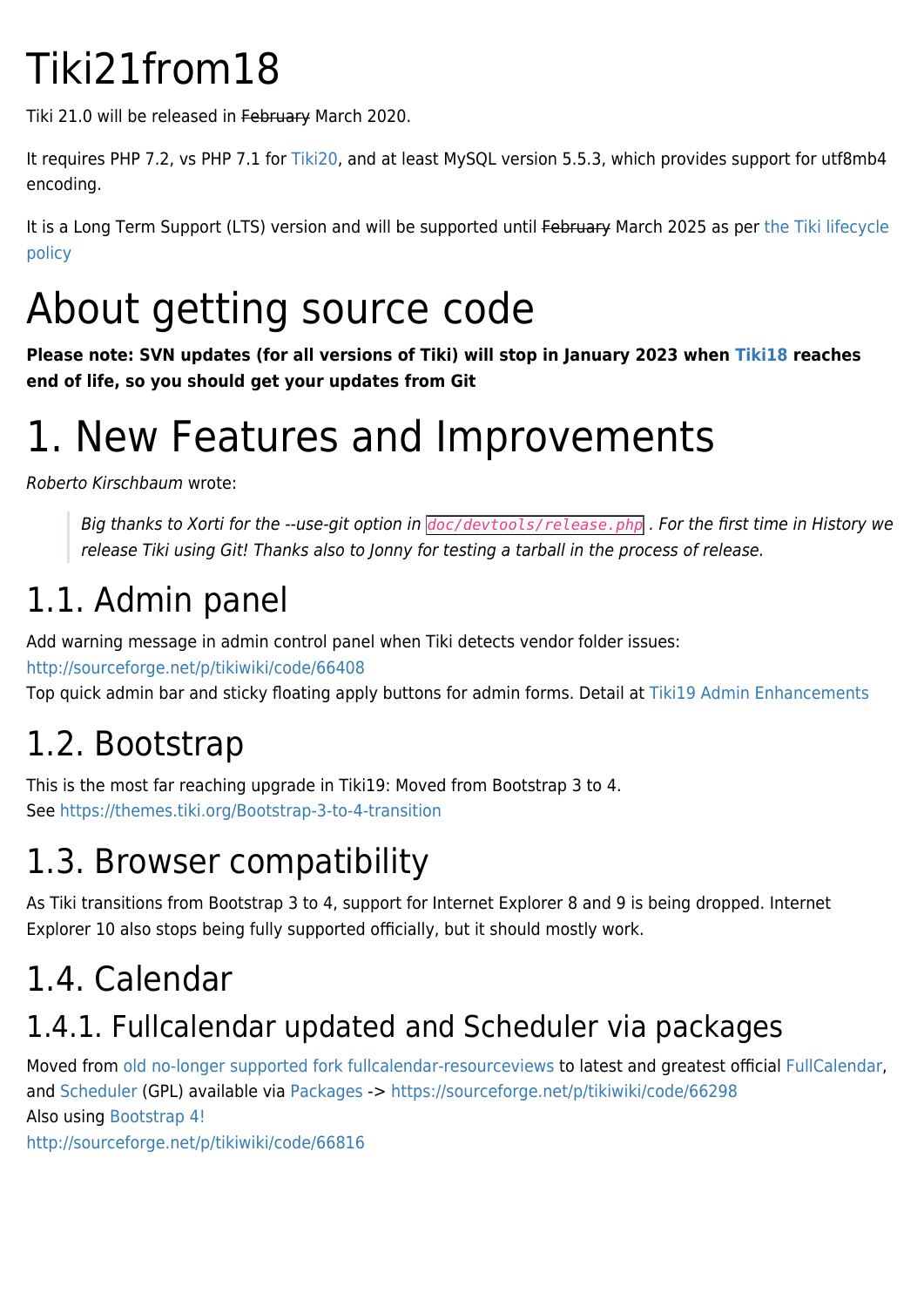#### 1.4.2. Calendar - CalDAV support

- See also [CalDAV](http://dev.tiki.org/CalDAV)
- <https://sourceforge.net/p/tikiwiki/code/71008> via [SabreDAV](http://dev.tiki.org/SabreDAV)
- With [recurring events](https://sourceforge.net/p/tikiwiki/code/71622/)
- [Calendar Invitations by email](https://doc.tiki.org/Calendar-Invitations-by-email)

## 1.5. Console

New actions added to console.php:

- file: check now supports wiki attach, forum attach and tracker attach <https://sourceforge.net/p/tikiwiki/code/69545>
- objects:notify-maintainers: Send out email notification to maintainers for objects whose freshness is greater than the limit. Related: #Tiki Objects\: maintainers and freshness
- vcs:automerge: Semi Auto Merge (for developers)
- vcs:fixids: Fix the Id's of SVN Keyword for all files (for developers)
- vcs:update: Update SVN to latest version & perform tasks for a smooth update.
- **translation: englishupdate**: Fix English strings after modifying them.
- translation:getstrings: Update language.php files with new strings
- tiki: stats: Display a table with the KPIs
- preferences:export: Export preferences
- ocr:set: Set the OCR status of files (Queue, Skip)
- ocr:status: Give statistics on file OCR status (Queued, Processing, Finished, Skipped)
- dev:fixbom: Fix BOM and line endings for all files (for developers)
- tracker:export [added](http://sourceforge.net/p/tikiwiki/code/69335)
- generate/warmup caches, and in [TRIM](https://doc.tiki.org/TRIM) as well
	- <http://sourceforge.net/p/tikiwiki/code/66590>
	- <http://sourceforge.net/p/tikiwiki/code/66591>

#### See [Console](https://doc.tiki.org/Console)

## 1.6. Contacts - CardDAV support

- See [CalDAV](https://doc.tiki.org/CalDAV)
- <http://sourceforge.net/p/tikiwiki/code/75195> via [SabreDAV](http://dev.tiki.org/SabreDAV). See also [CalDAV](http://dev.tiki.org/CalDAV)

## 1.7. Convert from absolute to relative link

Feature was improved:<https://sourceforge.net/p/tikiwiki/code/71556>

## 1.8. Custom admin panels

- [PluginPreference](https://doc.tiki.org/PluginPreference)
- <http://sourceforge.net/p/tikiwiki/code/71641>
- <http://sourceforge.net/p/tikiwiki/code/71653>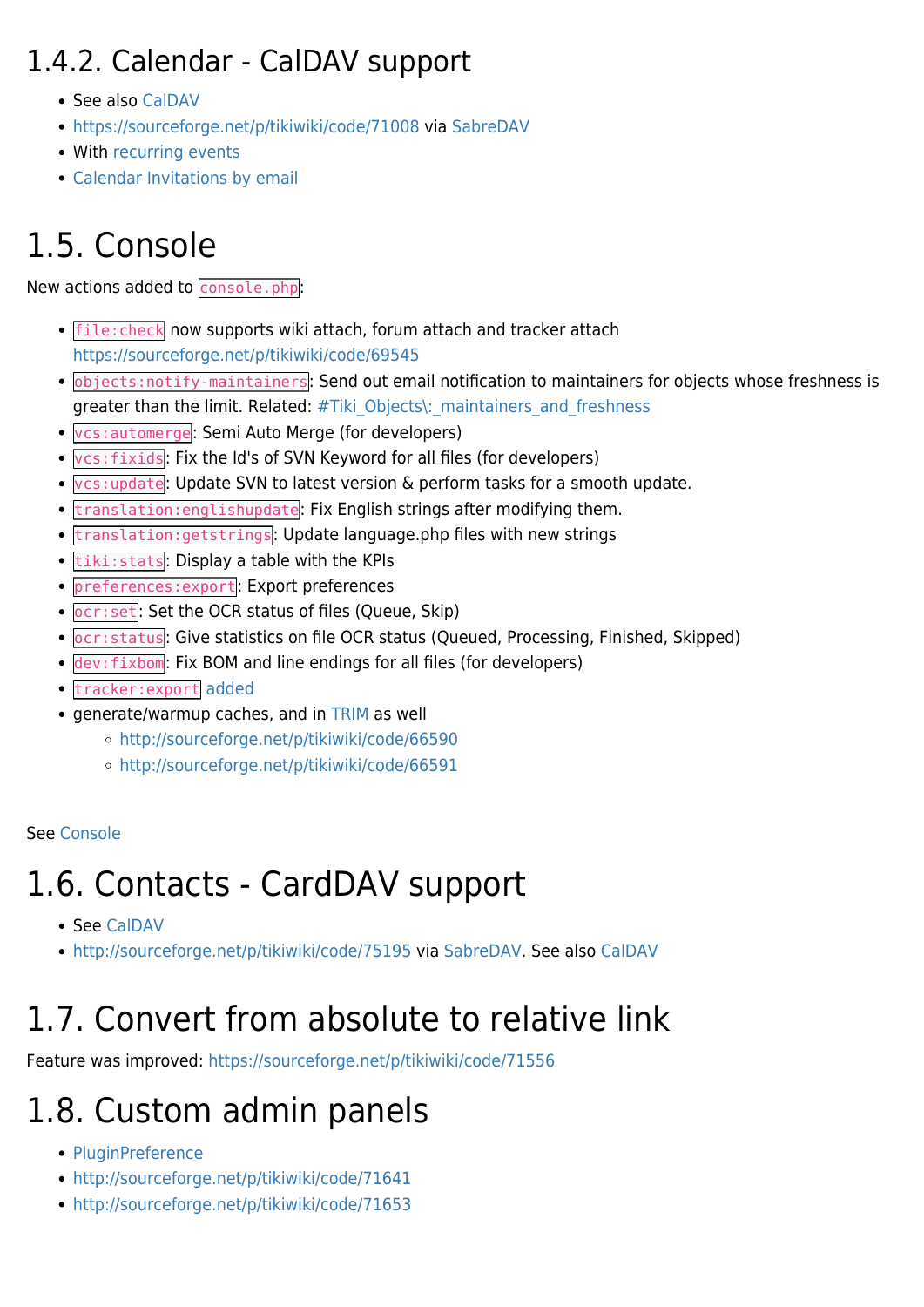## 1.9. Diagrams

• [Diagrams](https://doc.tiki.org/Diagrams) have seen multiple improvements since their introduction in [Tiki19](https://doc.tiki.org/Tiki19)

## 1.10. Elasticsearch

Added support for [Elasticsearch](https://doc.tiki.org/Elasticsearch) 6.x while maintaining support for 2.x and 5.x see Elasticsearch requirements.

## 1.11. Email threading

Add email threading capabilities for tiki email notifications in Forums and Blog Post comments: <http://sourceforge.net/p/tikiwiki/code/65982>

## 1.12. Federated search

- [PluginList](https://doc.tiki.org/PluginList) can be used with [Federated Search](https://doc.tiki.org/Federated-Search)
	- <https://sourceforge.net/p/tikiwiki/code/71501>

## 1.13. Federation

[Sync Dev-Prod Servers](https://doc.tiki.org/Sync-Dev-Prod-Servers) Tiki instances - admin tool to show differences between configuration, trackers, fields and wiki pages

<http://sourceforge.net/p/tikiwiki/code/67442>

## 1.14. Forums

Better URLs:<http://sourceforge.net/p/tikiwiki/code/66574>

## 1.15. File Gallery

Major revamp to make it easier to add new features

## 1.16. File previews

- <http://sourceforge.net/p/tikiwiki/code/67215>
- <http://sourceforge.net/p/tikiwiki/code/66367>

## 1.17. Gantt charts

- <http://sourceforge.net/p/tikiwiki/code/67619>
- [PluginGanttChart](https://doc.tiki.org/PluginGanttChart)

## 1.18. H5P improvements

Some improvements were added to [H5P.](https://doc.tiki.org/H5P) For instance, the ability to directly fetch presentations from the remote H5Phub site: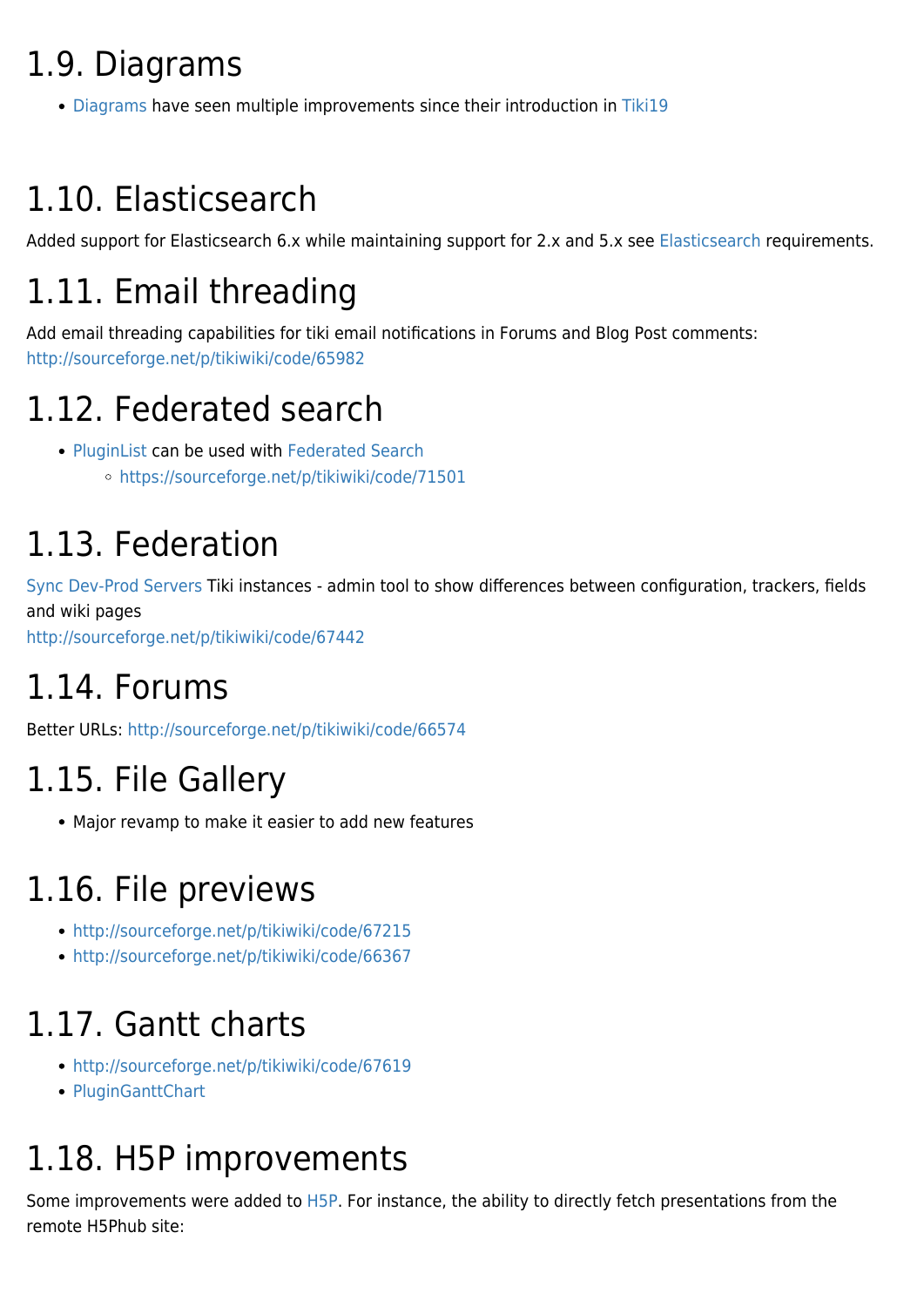

Click to expand

#### See: [H5P](https://doc.tiki.org/H5P)

## 1.19. Links, from absolute to relative

Add preference to convert tiki instance absolute URLs with relative URLs in content: [URL conversion from](https://doc.tiki.org/URL-conversion-from-absolute-to-relative) [absolute to relative](https://doc.tiki.org/URL-conversion-from-absolute-to-relative)

## 1.20. LDAP / Active Directory support

- Replace PEAR Net LDAP2 (no longer maintained) with [Zend\Ldap:](https://github.com/zendframework/zend-ldap) <http://sourceforge.net/p/tikiwiki/code/66965>
- <https://tiki.org/forumthread69666-External-groups-by-LDAP-distinguishedName-in-Tiki-19>
- <https://sourceforge.net/p/tikiwiki/code/66977>

## 1.21. Map / Location / OpenStreetMap

**From Tiki20.1 and up** It is possible to use [Open Layers](https://openlayers.org) version 3 as well as version 2 (default). Version 3 offers many improvements that will help using Map and Location related features. Enhancements will/can be implemented and it started with the following:

### 1.21.1. Clustered Features (Map)

**From Tiki20.1 and up** The open Layer 3 (see above) "Clusters Features" add the capability to display group of Features / Objects (points, markers, zone, etc) based on distance from a determined feature (see terminology) Exemple: <https://openlayers.org/en/latest/examples/cluster.html>

## 1.22. MathJax

• Added 1-click support for [MathJax](https://doc.tiki.org/MathJax) via [Packages](https://doc.tiki.org/Packages)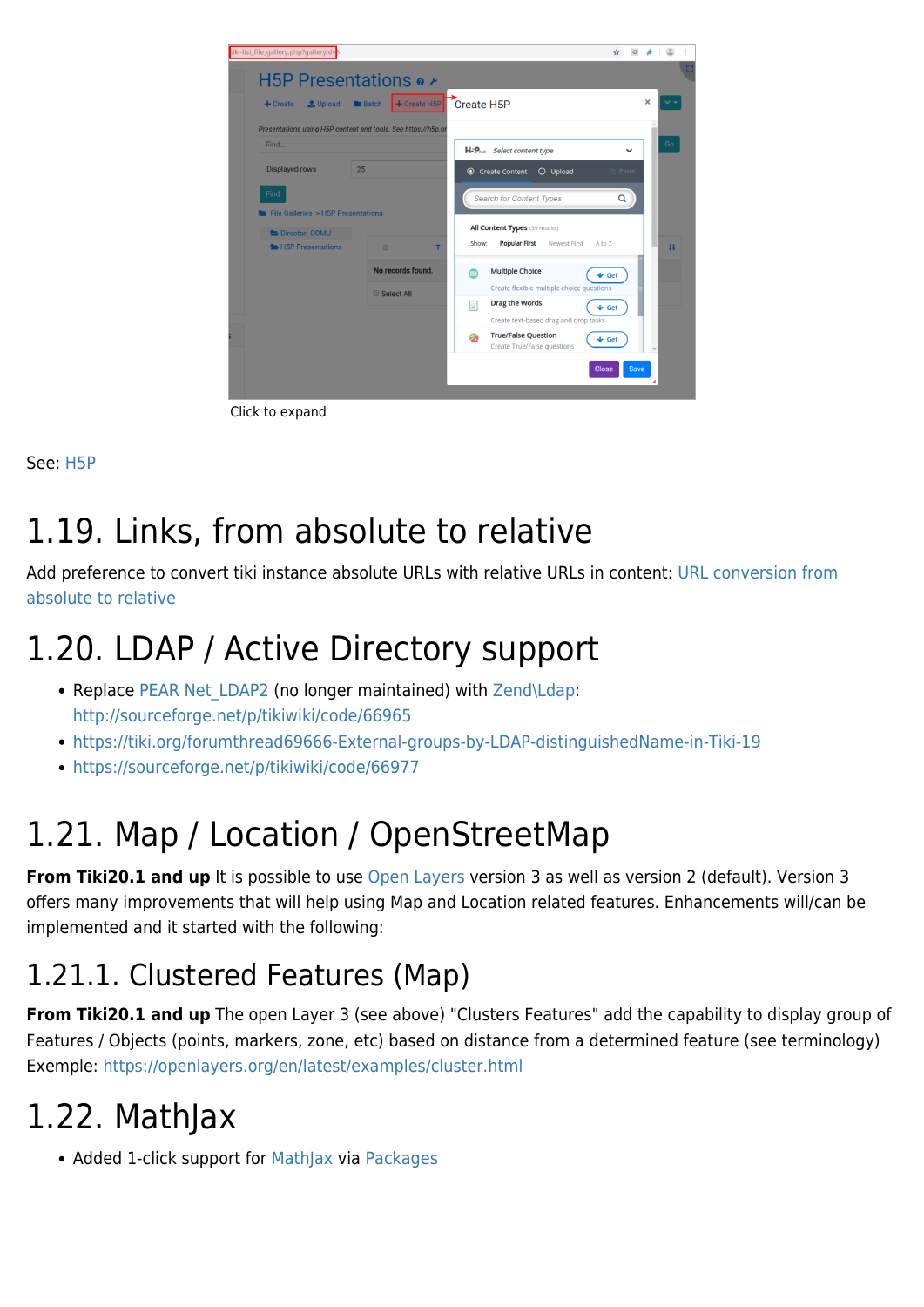## 1.23. MediaWiki importer

Add support to import information in the MediaWiki format 0.6 to 0.10 <https://sourceforge.net/p/tikiwiki/code/65119> [MediaWiki Importer](https://doc.tiki.org/MediaWiki-Importer)

## 1.24. Menu revamp

Remove the CSS menu (suckerfish/superfish) menu type, and enhance Bootstrap menus with the [SmartMenus](https://www.smartmenus.org) system, which offers most suckerfish features and also permits "Mega Menus" (enhancement as an admin option) -<http://sourceforge.net/p/tikiwiki/code/66963> .

## 1.25. Minification

Make the filenames of minified CSS files be based on the contents of all the files, not just the filenames, so that when anything changes within a file, i.e. after an upgrade or bug fix, browsers will automatically get the new version of the code. Since this uses a server-side cache which is not validated, client-side cache will only be forced after the Tiki server's cache is cleared. This had already been done for JavaScript in Tiki 18.x

- <http://sourceforge.net/p/tikiwiki/code/67650>
- <http://sourceforge.net/p/tikiwiki/code/67651>
- <http://sourceforge.net/p/tikiwiki/code/67652>
- <http://sourceforge.net/p/tikiwiki/code/67653>
- <http://sourceforge.net/p/tikiwiki/code/67654>

See [Minify CSS](https://doc.tiki.org/Minify-CSS)

## 1.26. Modules

New or enhanced.

#### 1.26.1. Site logo module

Admins can now easily change the site logo by hovering over it, clicking the icon that appears and uploading a new logo directly to file gallery.

### 1.26.2. Websearch module

To perform a search by choosing from multiple search engines.

#### 1.26.3. Module to switch admin language

### 1.26.4. Module to enable quick admin bar

[Top Admin Bar](https://doc.tiki.org/Top-Admin-Bar) works on the top position and gives a mini control panel to Tiki Admins.

#### 1.26.5. Module permissions

New module. This module lists the permissions for current object. It help site admins know which group has which permission on the current object, and how (ex.: object permissions vs category permissions vs global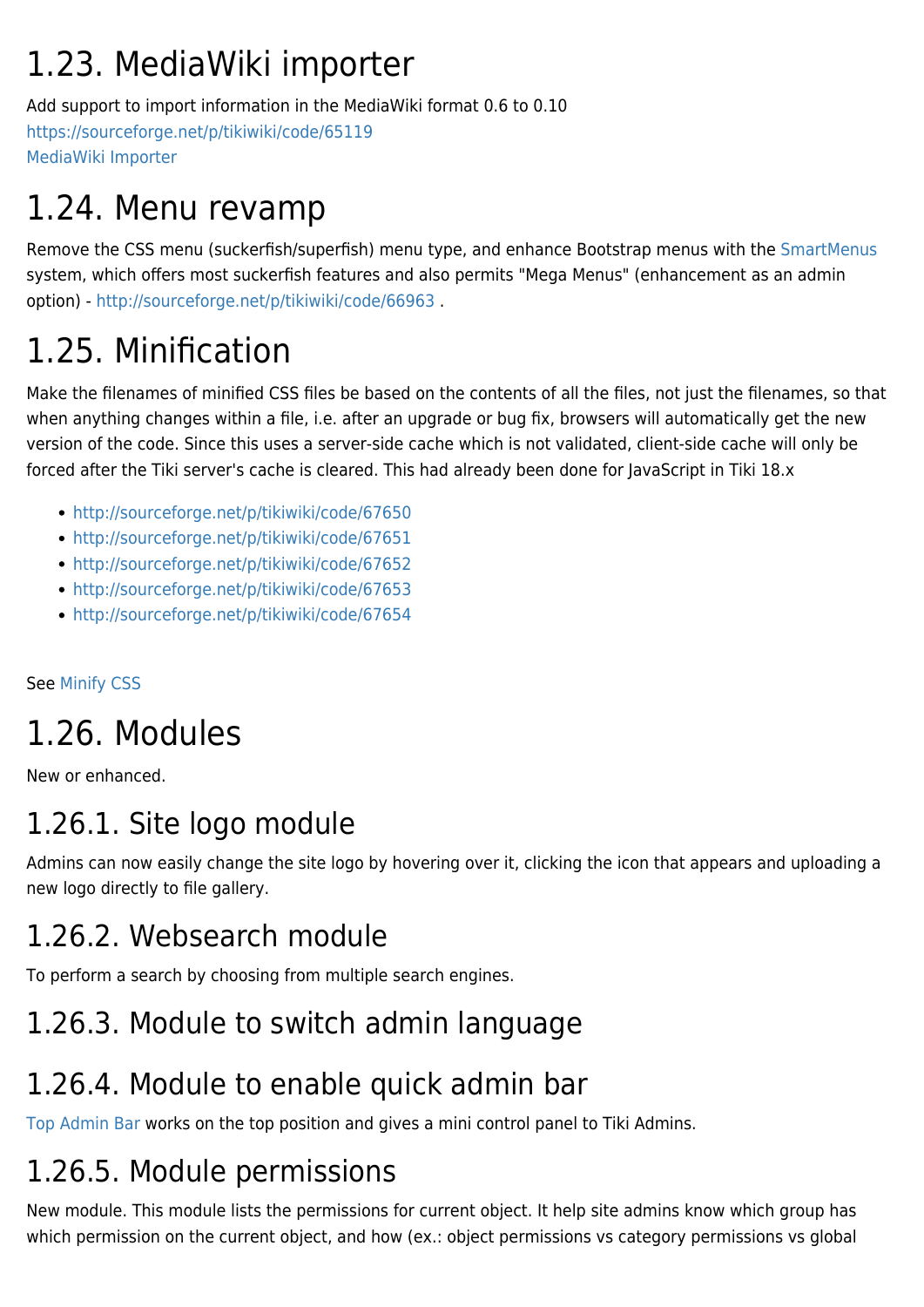permissions)

See [Module permissions](https://doc.tiki.org/Module-permissions)

## 1.27. Multilingual

- [Add option to display the admin panel in different language](https://sourceforge.net/p/tikiwiki/code/66270), also backported to [Tiki18](https://doc.tiki.org/Tiki18) <http://sourceforge.net/p/tikiwiki/code/66314>
- Enable translation of preferences. Active for browsertitle, metatag keywords, metatag description, also backported to [Tiki18](https://doc.tiki.org/Tiki18)

## 1.28. Newsletter

- Improvements in wikiplugin subscribenewsletter on layout and mandatory fields: <http://sourceforge.net/p/tikiwiki/code/66573>
- [Add option to import newsletter subscribers from trackers](https://sourceforge.net/p/tikiwiki/code/68244)

## 1.29. OCR Indexing

A new feature to index content after Optical Character Recognition (OCR) was [added](https://sourceforge.net/p/tikiwiki/code/68295) via https://packagist.org/packages/thiagoalessio/tesseract ocr and it even led to some [enhancements upstream](https://github.com/thiagoalessio/tesseract-ocr-for-php/commits?author=drsassafras)

See [OCR Indexing](https://doc.tiki.org/OCR-Indexing)

## 1.30. OAuth2

Add OAuth2 support via <https://oauth2.thephpleague.com/> See: [OAuth](https://doc.tiki.org/OAuth)

## 1.31. Performance

#### 1.31.1. Add new console command to generate/warmup caches, and in [TRIM](https://doc.tiki.org/TRIM) as well

<http://sourceforge.net/p/tikiwiki/code/66590> <http://sourceforge.net/p/tikiwiki/code/66591>

## 1.31.2. Allow image lazy loading

Using <https://github.com/ApoorvSaxena/lozad.js> <https://sourceforge.net/p/tikiwiki/code/67376>

## 1.32. PDF

#### 1.32.1. mPDF updated

- Upgraded from [mPDF](https://doc.tiki.org/mPDF) 7 to 8
	- <https://sourceforge.net/p/tikiwiki/code/70622>
	- <https://sourceforge.net/p/tikiwiki/code/70695>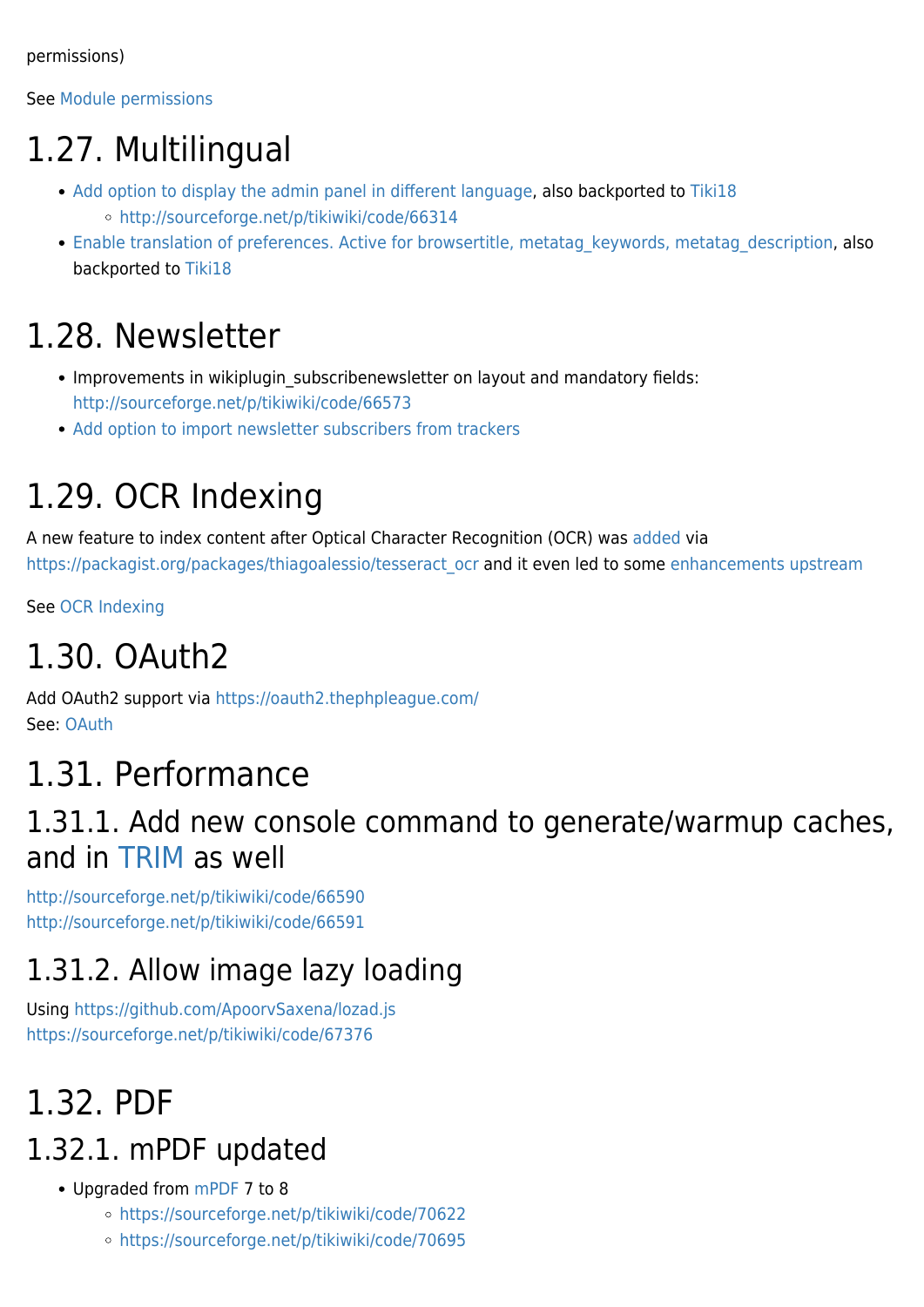## 1.32.2. PDF.js

For PDF viewing, we will start using code directly from [Mozilla's PDF.js,](https://github.com/mozilla/pdfjs-dist) and installable via [Packages](https://doc.tiki.org/Packages) -> [PDF.js](https://doc.tiki.org/PDF.js-viewer) [viewer](https://doc.tiki.org/PDF.js-viewer)

<http://sourceforge.net/p/tikiwiki/code/66297> <http://sourceforge.net/p/tikiwiki/code/66207>

## 1.33. Permissions

#### 1.33.1. Module to help site admin to know who has which permission on each object

• [Module permissions](https://doc.tiki.org/Module-permissions)

### 1.33.2. Mini-revamp

- parent/child functionality and tests for: files/file galleries, posts/blogs, threads/forums, events/calendars, articles/topics. It also adds the necessary tests for this functionality.
- tracker item permission links, so users can set up permissions on individual tracker items
- extended permission page to show if the permissions you view are global, category based, parent object based or direct. New thing here is parent object permissions - so if you view a child objects permissions and are actually looking at parent's object, it says so and offers a link to go and edit the parent object's permissions (i.e. tracker ones) directly.

Now, almost all of this work will be useless unless we offer Tiki users a way to manage permissions on the child level. I think that's the purpose of this task, right? I mean, up to now, there was no way of setting tracker item individual permissions, blog posts individual permissions, article individual permissions, calendar items individual permissions and so on. There is no such UI. We also don't have ability to set up individual file permissions but all file-related permissions work on the file gallery. This commit makes it possible to use parentlevel permissions for all these entities but we still don't have UI to set those permissions. Furthermore, there are numerous places in Tiki where permissions are enforced and they all work on the parent-level - i.e. checking if a file could be downloaded actually checks if you have download permission on the file gallery file resides in. I plan to change this the following way:

- anywhere a child permission is needed, it is checked first and then the parent one is used (e.g. download a file, view a blog post, edit an article, etc.)
- anywhere a parent permission is needed, it is still checked on the parent level (e.g. upload a file in a gallery, add a blog post, etc.)
- add Permission links to all Wrench icon/settings menu items for all the child entries i.e. allow users to edit individual blog post, file, article, forum thread or calendar event permissions.
- <https://sourceforge.net/p/tikiwiki/code/66976>
- <https://sourceforge.net/p/tikiwiki/code/67218>
- <https://sourceforge.net/p/tikiwiki/code/67206>
- <https://sourceforge.net/p/tikiwiki/code/67203>
- <https://sourceforge.net/p/tikiwiki/code/67200>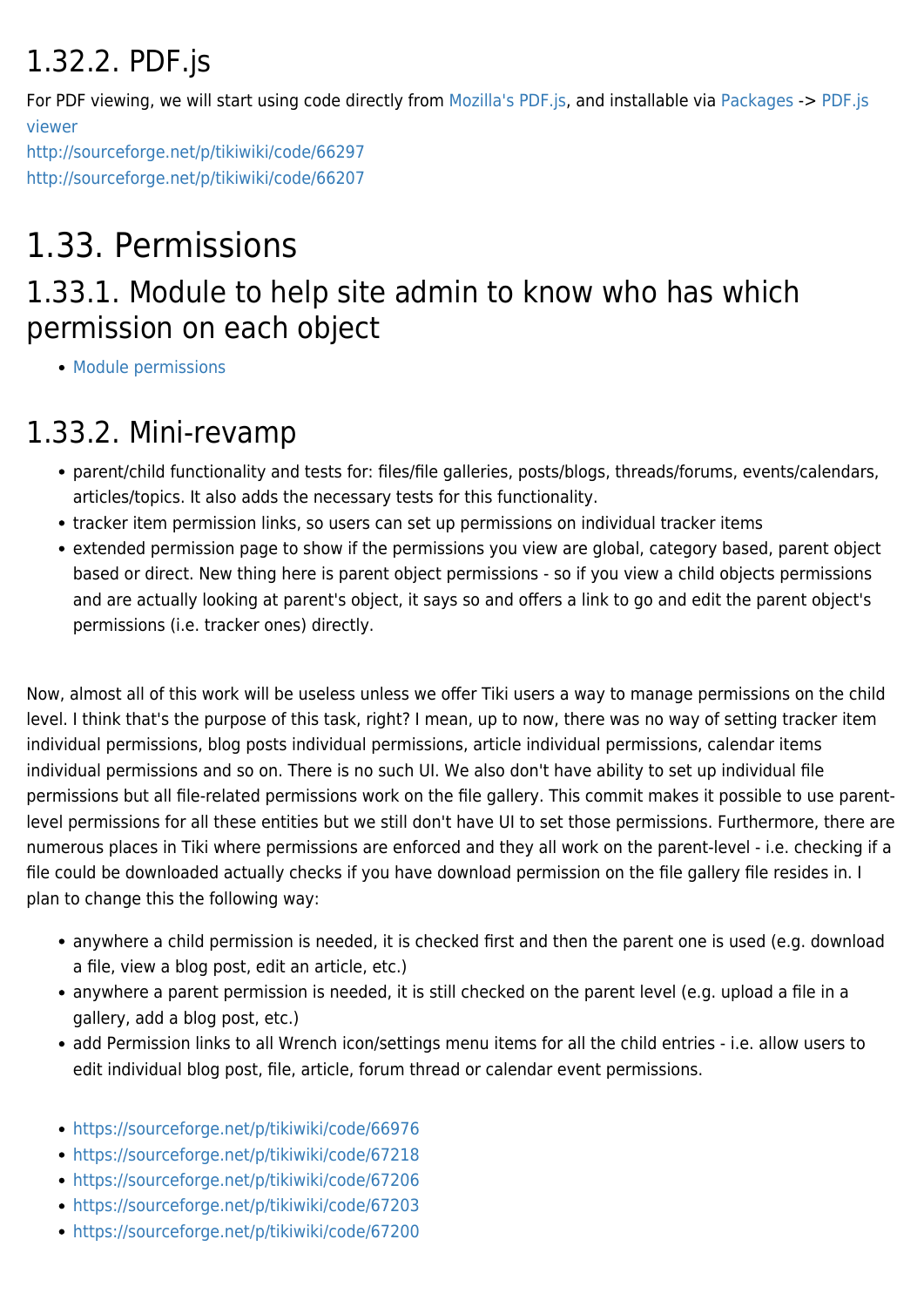#### 1.33.3. List ordering

At tiki-objectpermissions.php it is now possible to order the [Permissions](https://doc.tiki.org/Permissions) by modifying the way you want the tikiobjectpermissions\_order.yml file.

You can edit db/config/tiki-objectpermissions\_order.yml and move the permission in the order you prefer. This is reserved for power users for now but it may soon help to improve Tiki UX by "better" organising the permissions or an option for several set distributed with the release.

## 1.34. Perspectives - sticky

• [Sticky perspectives](https://sourceforge.net/p/tikiwiki/code/68989)

## 1.35. Profiles

<http://sourceforge.net/p/tikiwiki/code/66243> (backported to 18.x)

## 1.36. Progressive Web App

Offline access via [Progressive Web App](https://doc.tiki.org/Progressive-Web-App)

## 1.37. Roles

[Roles](https://doc.tiki.org/Roles)

## 1.38. Scheduler

- [Add a new scheduler tasks to notify admins of Tiki updates](https://sourceforge.net/p/tikiwiki/code/65787)
- [Supports profiles](https://profiles.tiki.org/Scheduler_Presets)
- <http://sourceforge.net/p/tikiwiki/code/66254> (backported to 18.x)
- <http://sourceforge.net/p/tikiwiki/code/66255> (backported to 18.x)
- <http://sourceforge.net/p/tikiwiki/code/66098>
- <http://sourceforge.net/p/tikiwiki/code/66144>
- <http://sourceforge.net/p/tikiwiki/code/66143>

## 1.39. Sessions

[Improvements in sessions when using mysql/memcached as storage locations](https://sourceforge.net/p/tikiwiki/code/71475) (Both mechanisms now have lock/unlock grants to avoid race conditions.)

## 1.40. Share

<https://sourceforge.net/p/tikiwiki/code/66939>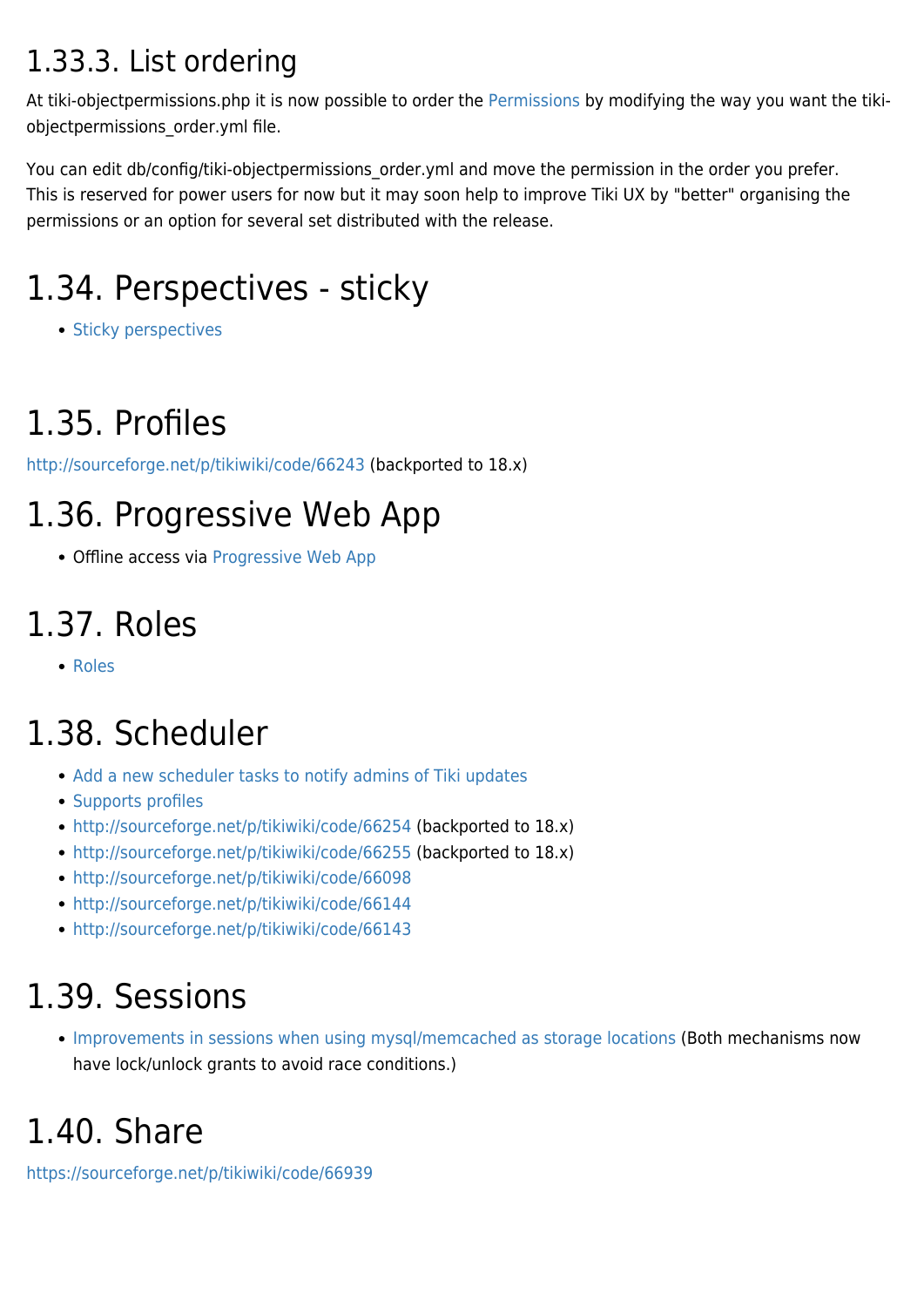## 1.41. Slideshow revamped

- [Jquery.s5 based tiki-slideshow.php replaced with more advanced Reveal.js library](http://sourceforge.net/p/tikiwiki/code/66805)
- <https://github.com/hakimel/reveal.js>
- PDF export is done via [mPDF](https://doc.tiki.org/mPDF)

## 1.42. Spam protection improvements

Google ReCaptcha V2 has been upgraded to Google ReCaptcha 3

Tiki in its goal to be an ocean of several useful and secure features for the user, we have chosen to give you the opportunity to choose between different versions of spam security features. Which is why you can currently choose in the settings to activate the Google ReCaptcha 2 or 3 version.

• How will reCaptcha V3 stop spam?

The previous ReCaptcha (v2) worked because it tracked the user movement (scrolling, clicking) while the user solved the captcha (clicked on "I'm not a robot"). v3 does the same, but there is just no button to click on, google just "watches" the client and determines wether there is a human controlling the mouse on the other side.

What if a hacker spams the URLs on my site with an external tool without using the interface I provide?

Google generates a token for the client when he passes the checks which you have to validate on the serverside. If someone doesn't pass the captcha (a robot), he doesnt have the token.

• How to activate Google ReCaptcha V3 in Tiki?

In control panel, press the "Security" feature, then the "Spam Protection" tab,

#### Then go to<https://www.google.com/recaptcha/intro/v3.html>

Create a site, add your domain, and then select version 3 of google ReCaptcha, and validate. You will get two keys that are scrolled in Tiki respectively and then copy-paste and validate and here you are with version 3.

antibot captcha

<http://sourceforge.net/p/tikiwiki/code/66919> <http://sourceforge.net/p/tikiwiki/code/66916> <http://sourceforge.net/p/tikiwiki/code/66503>

## 1.43. Stats

Google Analytics and Piwik [Matomo Analytics:](https://matomo.org/) Added a way to include or exclude groups.

Use case: when a Tiki instance has a combined use case of a public website and a restricted Intranet, it's nice to have Piwik Matomo and / or Google Analytics for anonymous visitors to see most popular pages, time on site, etc. But for logged in users, it's not so interesting and it skews the stats. <http://sourceforge.net/p/tikiwiki/code/65976>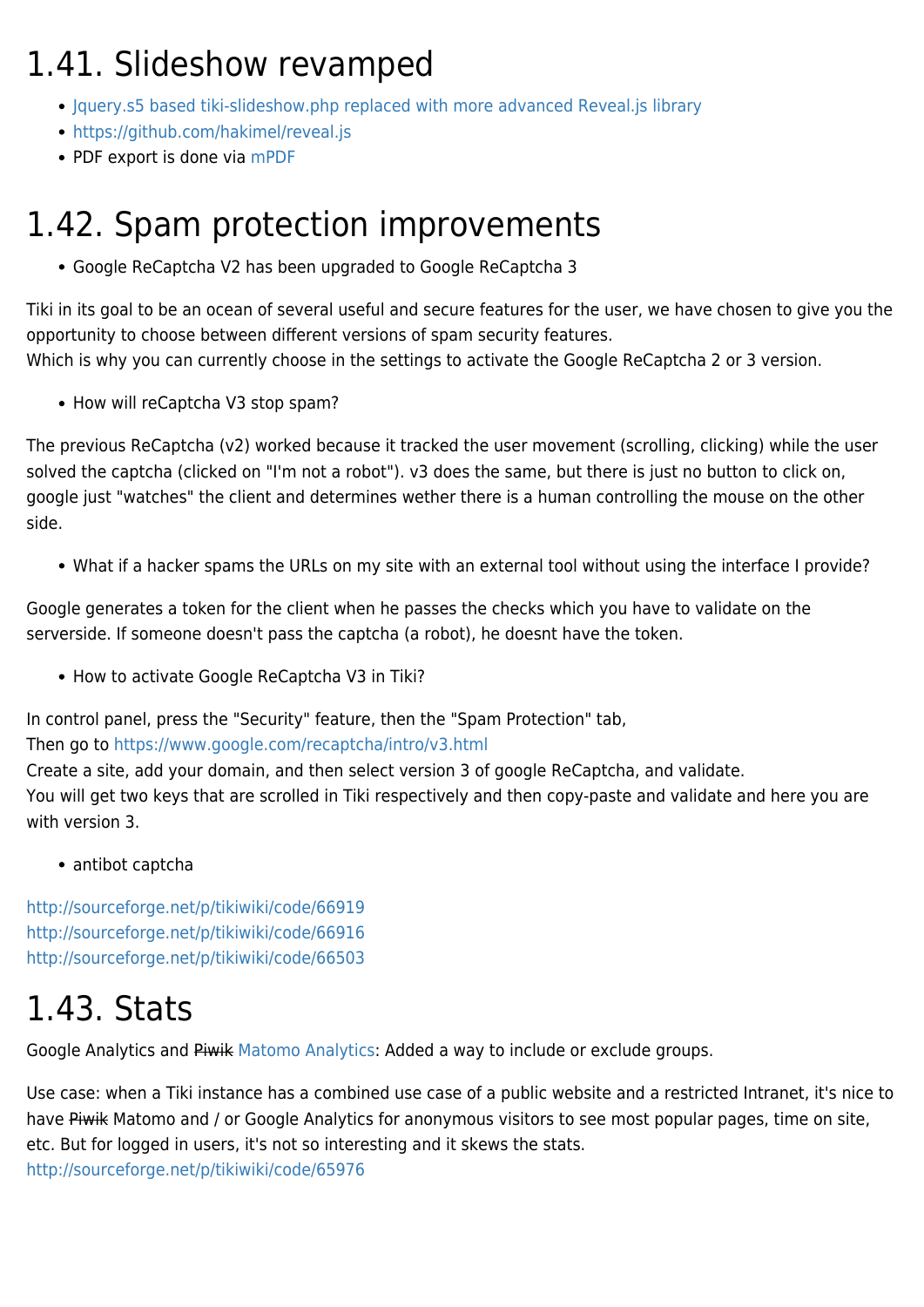## 1.44. Templated Groups

[Templated Groups](https://doc.tiki.org/Templated-Groups)

## 1.45. Themes

Converted from Bootstrap 3 to 4

#### 1.45.1. Theme Customizer

"Style Guide Tool" renamed to "Theme Customizer" and converted to Bootstrap 4

#### 1.45.2. Theme installer

Experimental: <https://sourceforge.net/p/tikiwiki/code/67603>

#### 1.45.3. Tikipedia theme - new

The [Tikipedia](http://demo.zukathemes.com/Tikipedia) theme was added to the package following user requests. It was evaluated that there is no license incompatibility issue.



#### 1.45.4. FiveAlive theme - revamp

The code of the FiveAliveHS ("Happy Scroll") that was added earlier replaced the FiveAlive theme code, so in effect the FiveAlive theme was revamped. The two-color site header background style is now implemented as child theme options. Alternative child themes for each color have solid-color (gradient) backgrounds for easier handling of color contrast between the site logo/title color and background.

## 1.45.5. Removal of outdated themes

Several themes were removed from the package because of dated or quirky appearance or close similarity to other themes. These themes may be provided as aftermarket installs on request.

## 1.46. Tiki Objects: maintainers and freshness

- Starting with Wiki Pages, Tiki objects now can have maintainers, an update frequency and a freshness, i.e., how long ago it has been updated. Then, when an object becomes too old relative to its update frequency, Tiki will send emails to the maintainers reminding about the need to update it (console.php objects:notify-maintainers)
- See:<https://dev.tiki.org/Object-maintainers-and-freshness>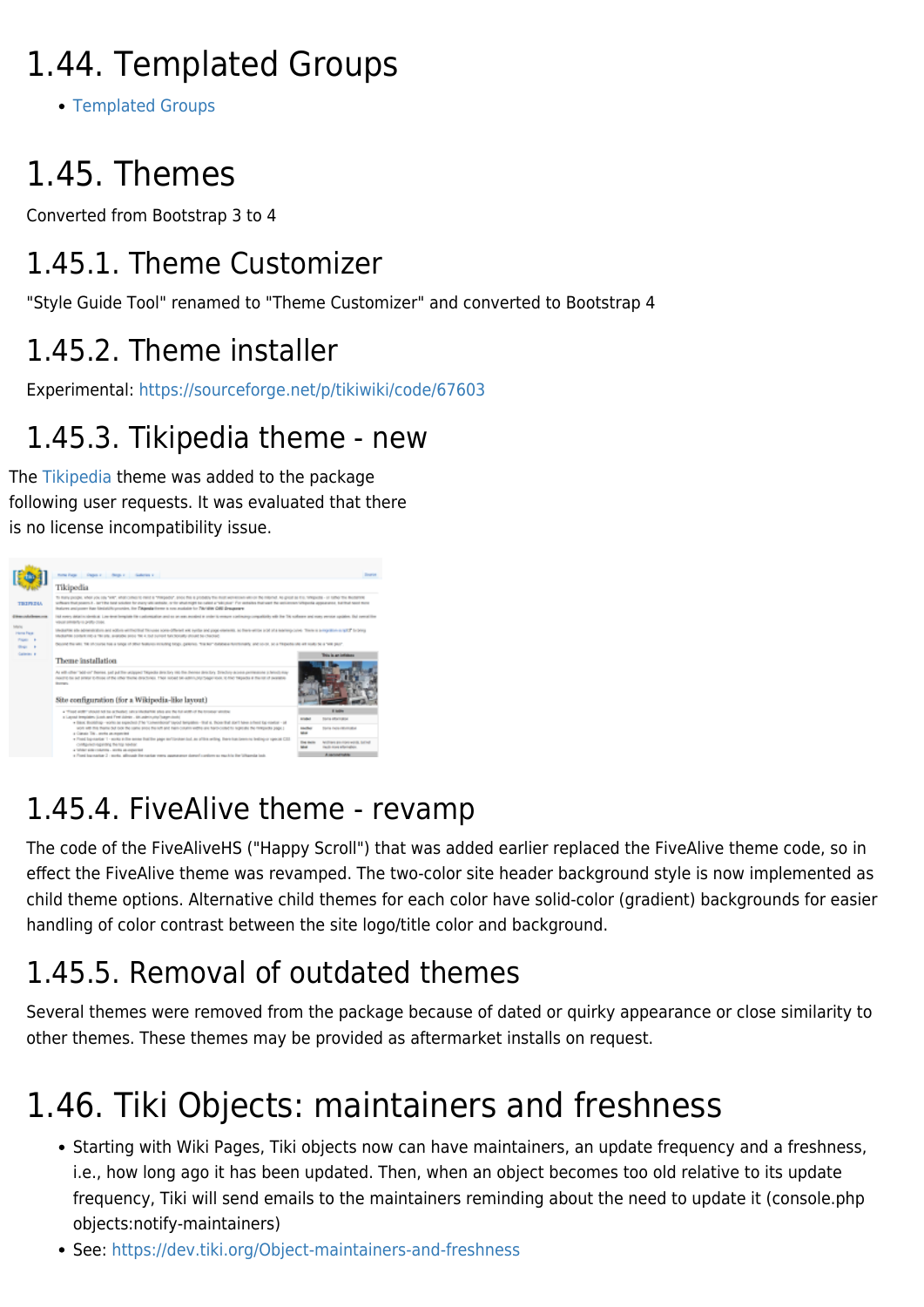<http://sourceforge.net/p/tikiwiki/code/75224>

See [Object Maintainers and Freshness](https://doc.tiki.org/Object-Maintainers-and-Freshness)

## 1.47. Trackers

#### 1.47.1. Multi-currency

[Currency Amount Tracker Field](https://doc.tiki.org/Currency-Amount-Tracker-Field) now supports multi-currency and exchange rates.

#### 1.47.2. Fix tracker change email notification to translate the status content to watcher language

<http://sourceforge.net/p/tikiwiki/code/66325> (also backported to 18.x)

#### 1.47.3. Create a tracker and tabular format from csv file import

<http://sourceforge.net/p/tikiwiki/code/66772>

#### 1.47.4. Save and comment

This feature can be enabled per tracker and permits to add a comment when saving an edit for a tracker item.

See [Save and Comment](https://doc.tiki.org/Save-and-Comment)

### 1.47.5. PluginTrackerlist can be converted to PluginList

<http://sourceforge.net/p/tikiwiki/code/65790> See: [PluginTrackerList To PluginList Converter](https://doc.tiki.org/PluginTrackerList-To-PluginList-Converter)

#### 1.47.6. ItemsList fields now editable

- ItemsList tracker fields now optionally offer an "Add new item" button and/or an edit and/or a delete icon where the user has those permissions. This allows for dealing with "children items" when you are viewing or editing the "parent item" (1 parent : N children)
- See:<https://dev.tiki.org/item7206-Make-ItemsList-Tracker-Fields-Editable>
- <http://sourceforge.net/p/tikiwiki/code/75296>

#### 1.47.7. Field Rules

- Optional new (experimental) feature to allow changes to tracker forms depending on field contents
- See:<https://dev.tiki.org/item7207-Add-Conditional-Actions-for-Tracker-Fields>
- Documentation coming soon here [Tracker Field Rules](https://doc.tiki.org/Tracker-Field-Rules)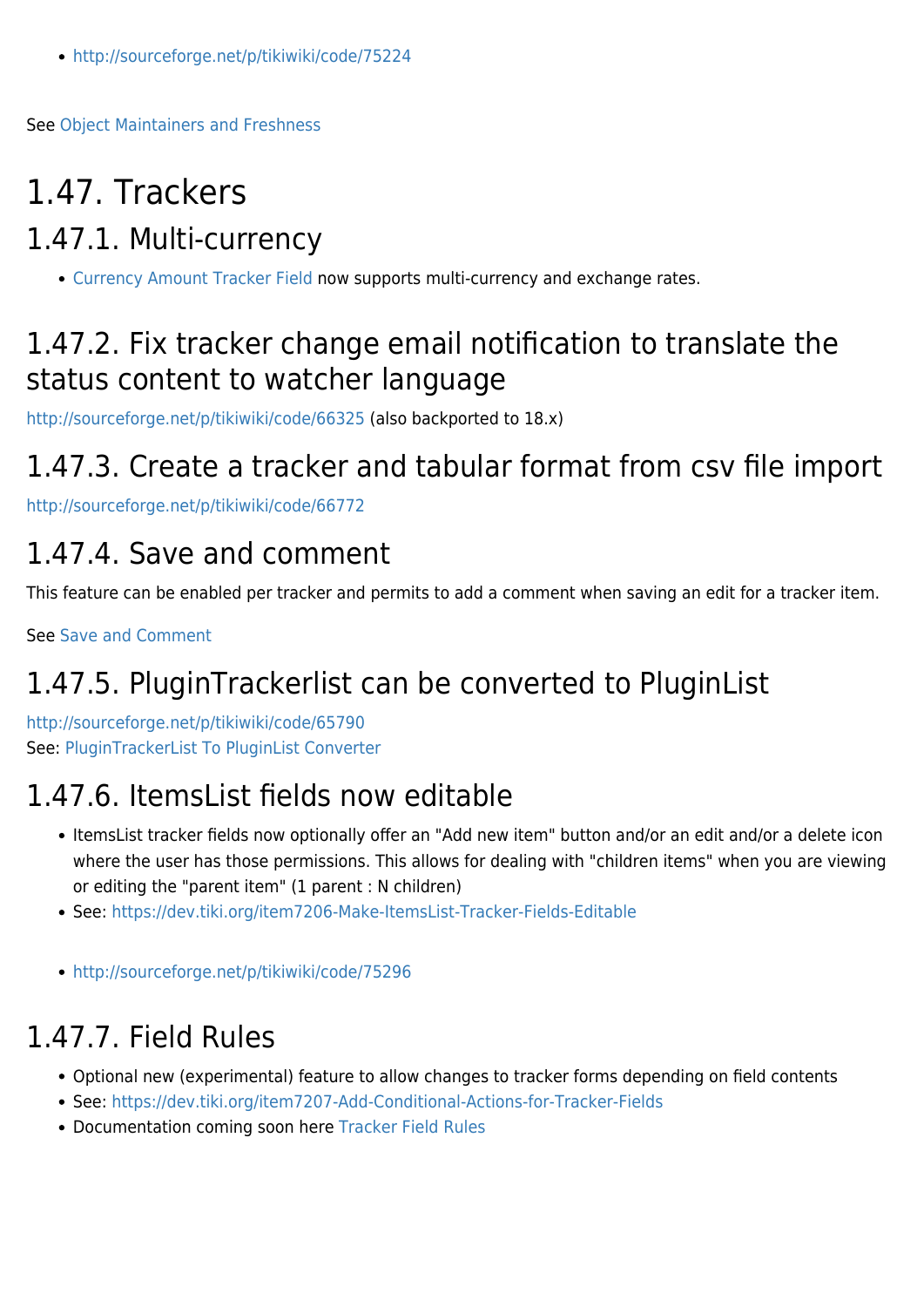## 1.48. Two-factor authentication support

<http://sourceforge.net/p/tikiwiki/code/70793>

## 1.49. URL Shortener

[URL Shortener](https://doc.tiki.org/URL-shortener)

## 1.50. URL conversion from absolute to relative

[URL conversion from absolute to relative](https://doc.tiki.org/URL-conversion-from-absolute-to-relative)

## 1.51. utf8mb4

<https://tiki.org/forumthread66854> has been addressed in <https://sourceforge.net/p/tikiwiki/code/67620>

## 1.52. Webmail

Multiple minor enhancements to the [Webmail](https://doc.tiki.org/Webmail) (Cypht integration). The quality is somewhere between Alpha and Beta. It is in active development and you can expect improvements every few weeks in the 21.x branch.

## 1.53. Wiki Syntax

#### 1.53.1. Page Alias

Display "Error" (warning) alert on wiki pages with duplicate alias wiki links (e.g. (alias(FooBar2)). When the same alias is used in 2 or more wiki pages, links using that alias do not work properly.

Related commit(s):

<http://sourceforge.net/p/tikiwiki/code/67296>

#### 1.53.2. Support for @username mentions with notification

Delivered to trunk: <https://sourceforge.net/p/tikiwiki/code/70073>

We've added support to use `@username` mentions in wiki pages. To enable mentions please enable the following preferences:

- Tagging users
- User mention notifications

When a user is mentioned, and his 'personal information' is visible to public, a link is displayed and on hover a popup with his 'information' is displayed.

As a user, to 'enable' the personal information popup, follow this steps: Control Panel > User Settings Button > User Settings Tab > User preferences screen => Check (This will display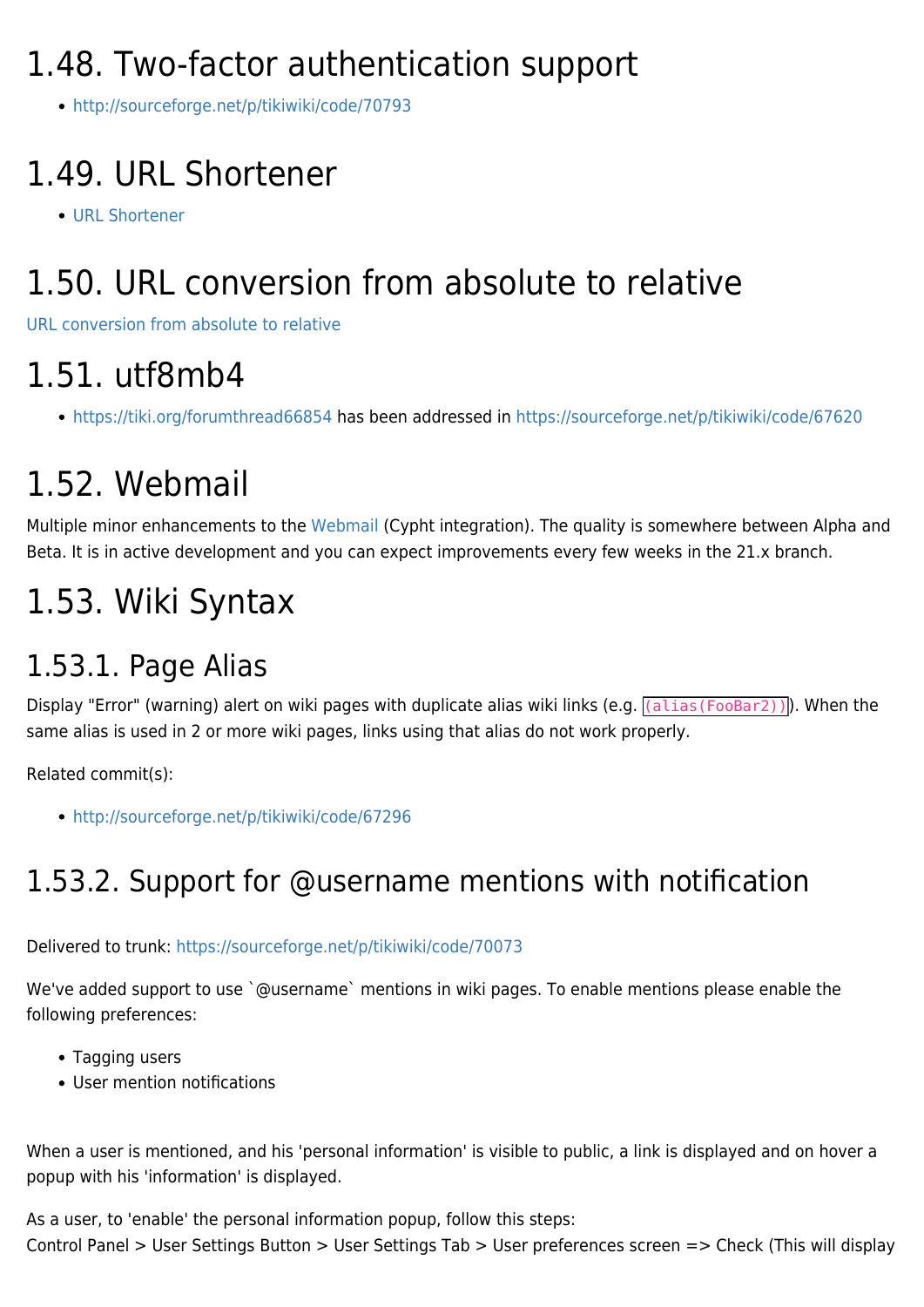the "Personal Information" tab on "User Preferences" pages. In it, there is a dropdown that should be set to "public".

## 1.54. Wiki Plugins

New or enhanced.

### 1.54.1. Plugin Button

Enhanced. See [Button](https://doc.tiki.org/PluginButton). You can now display an icon without label (text).

### 1.54.2. Plugin Cypht (for new webmail)

New. You can use it to set up your webmail account through Cypht.

See [PluginCypht](https://doc.tiki.org/PluginCypht).

#### 1.54.3. Plugin Diagram

New. See [PluginDiagram](https://doc.tiki.org/PluginDiagram). PluginDiagram integrates mxGraph (An open source JavaScript diagramming component, started in 2005, that works on all major browsers, including touch devices), to provide a service like draw.io but that you can install on your own server.

#### 1.54.4. Plugin Gantt Chart

New. It allows to produce and easily edit Gantt chart diagrams based on data in a [tracker](https://doc.tiki.org/tracker).

See [PluginGanttChart](https://doc.tiki.org/PluginGanttChart)

#### 1.54.5. Plugin Layout

New. Enables page layout configuration such as removing the page footer, having full-width page section backgrounds, etc. Useful for making a splash page that looks radically different from the other site pages.

See [PluginLayout](https://doc.tiki.org/PluginLayout)

### 1.54.6. Plugin List

Ennhanced. Added new params to allow table expansion, coint number of items or proovide title and subtitles to the table with the results.

See [PluginList](https://doc.tiki.org/PluginList) and [this specific documentation page secction](https://doc.tiki.org/PluginList-output-control-block#Table%5C:_expand_table_number_of_items_found_optional_title)

#### 1.54.7. Plugin ListExecute

Ennhanced. Added in **tracker** item modify the ability to add/remove items. This is useful for multivalue fields like User Selector, Category, Relation, Freetags, etc.

See [PluginListExecute](https://doc.tiki.org/PluginListExecute)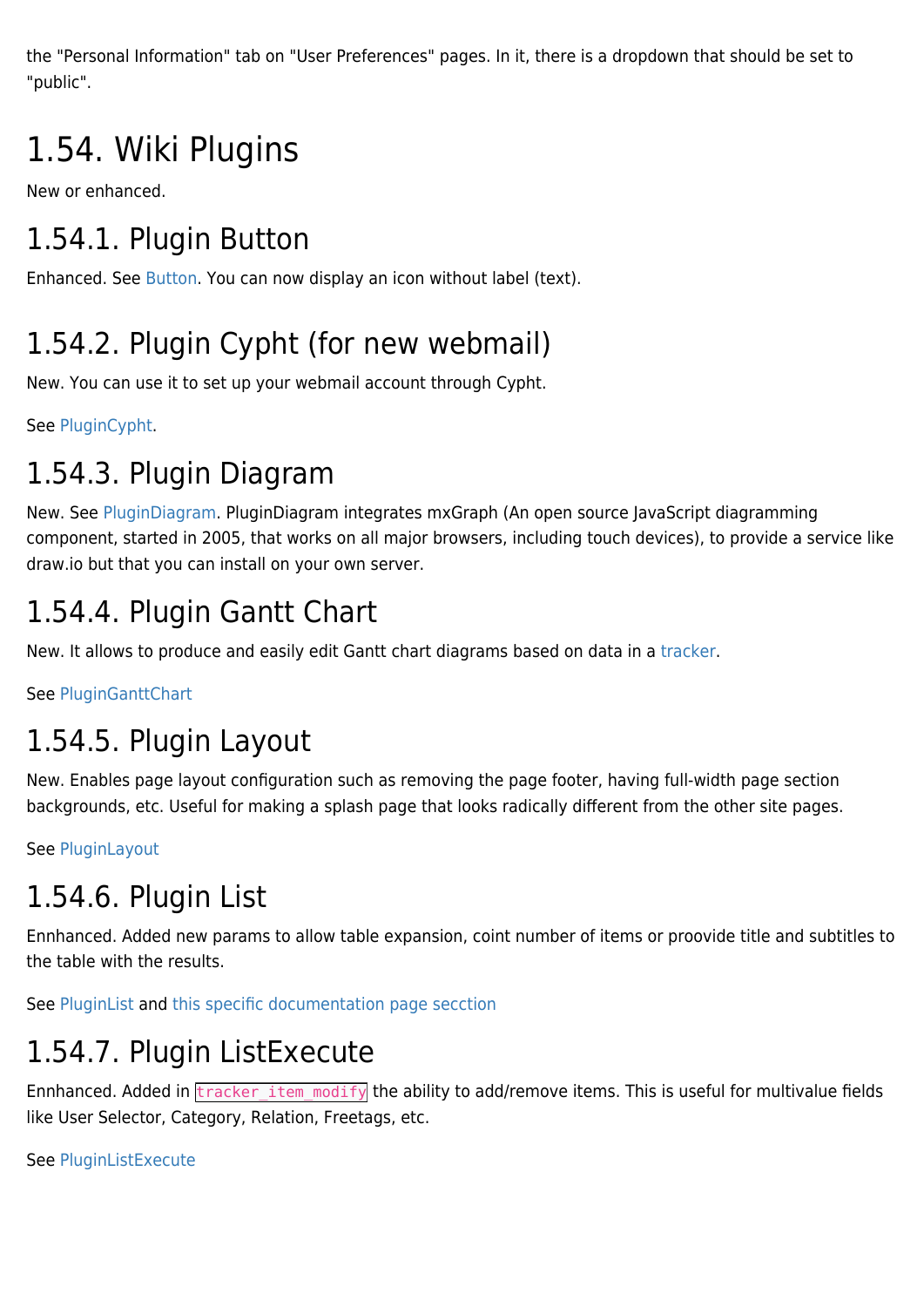### 1.54.8. Plugin Map

Ennhanced. Added new params to allow selecting different open layers provider and clustering of mapped features.



See [PluginMap](https://doc.tiki.org/PluginMap)

#### 1.54.9. Plugin Markdown

New. Instead of Tiki's wiki-syntax you can use [Markdown](https://doc.tiki.org/tiki-editpage.php?page=Markdown) syntax in it. See [PluginMarkdown](https://doc.tiki.org/PluginMarkdown).

#### 1.54.10. Plugin Multilike

The plugin Multilike as two new parameter to change the icon used (selected and non-selected) for the plugin.

See [Multilike](https://doc.tiki.org/Multilike) and [PluginMultilike](https://doc.tiki.org/tiki-editpage.php?page=PluginMultilike)

#### 1.54.11. Plugin PivotTable

Enhanced. Added [PluginActivityStream](https://doc.tiki.org/PluginActivityStream) as a data source.

See [PluginPivotTable](https://doc.tiki.org/PluginPivotTable)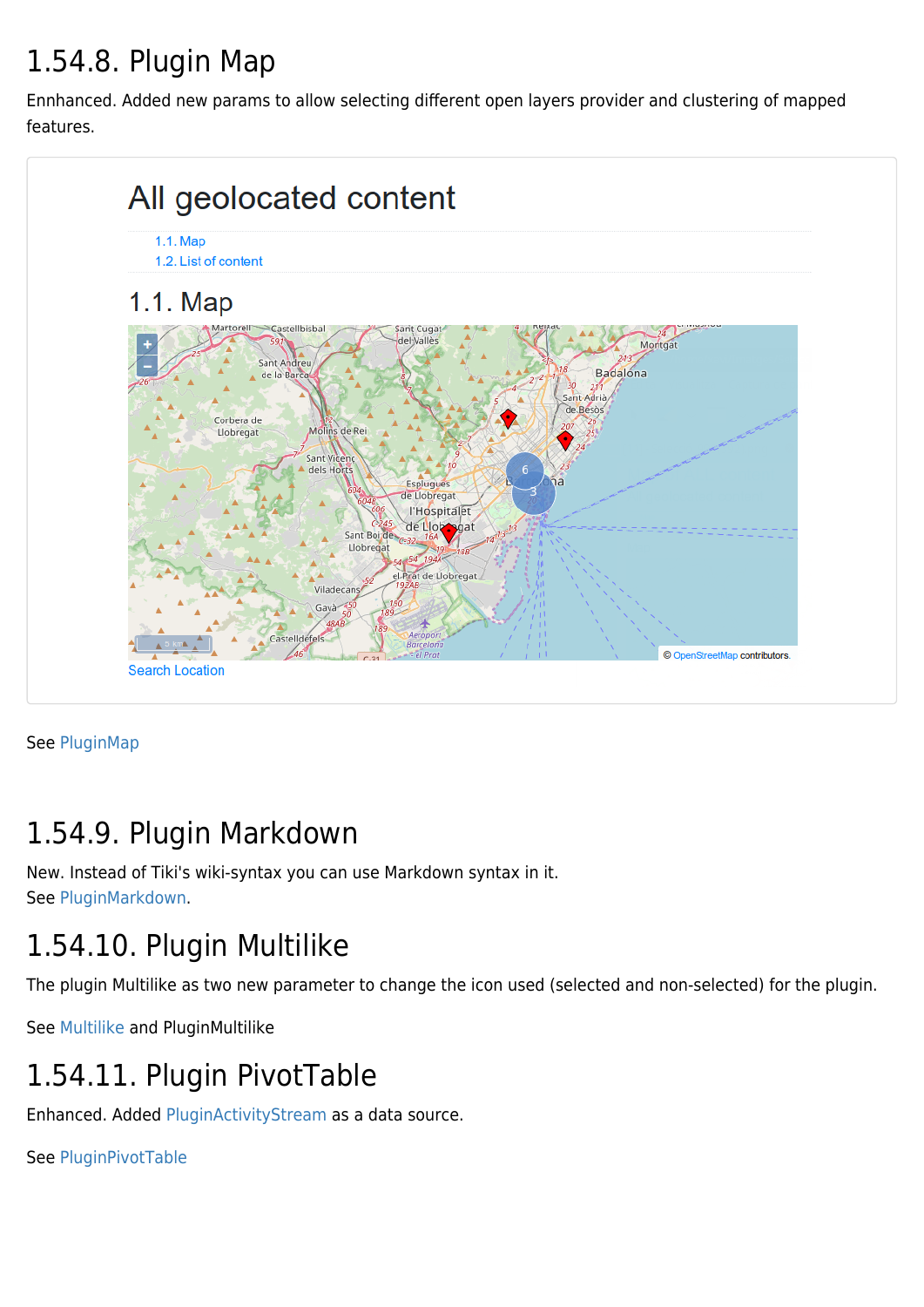#### 1.54.12. Plugin Slideshow

Enhanced. Part of 1.9 above.

See [PluginSlideshow](https://doc.tiki.org/PluginSlideshow)

### 1.54.13. Plugin SlideshowSlide

New. Advanced plugin to add a slide in a slideshow with different background colors, background video, transition and other settings.

See [PluginSlideshowSlide](https://doc.tiki.org/PluginSlideshowSlide)

#### 1.54.14. Plugin Swiper

New. A carousel/rotator/slideshow that supports images and other content. Basically a replacement for other similar plugins that are no longer supported or are less advanced.

See [PluginSwiper](https://doc.tiki.org/PluginSwiper)

#### 1.54.15. Plugin Together

Enhanced. Some usability improvements have been made to facilitate new users to join the edition of a page currently being editted by another user which started the collaborative session.

<https://sourceforge.net/p/tikiwiki/code/67120> <https://sourceforge.net/p/tikiwiki/code/67701> <https://sourceforge.net/p/tikiwiki/code/67025> <https://sourceforge.net/p/tikiwiki/code/66840>

See [PluginTogether](https://doc.tiki.org/PluginTogether)

#### 1.54.16. Plugin TrackerCalendar

Enhanced. You can now display items as resources in a continuous view for the whole year, of display items in event-list views (day, week, month, year). You can also use a new parameter eventOverlap which will allow you to forbid (when set to  $\overline{p}$ ) moving or extending events through this plugin if they would overlap the time frames of two items associated with the same resource (a common use case in booking management systems: the same physical resource can't be booked several times in the same or overlapping time frames).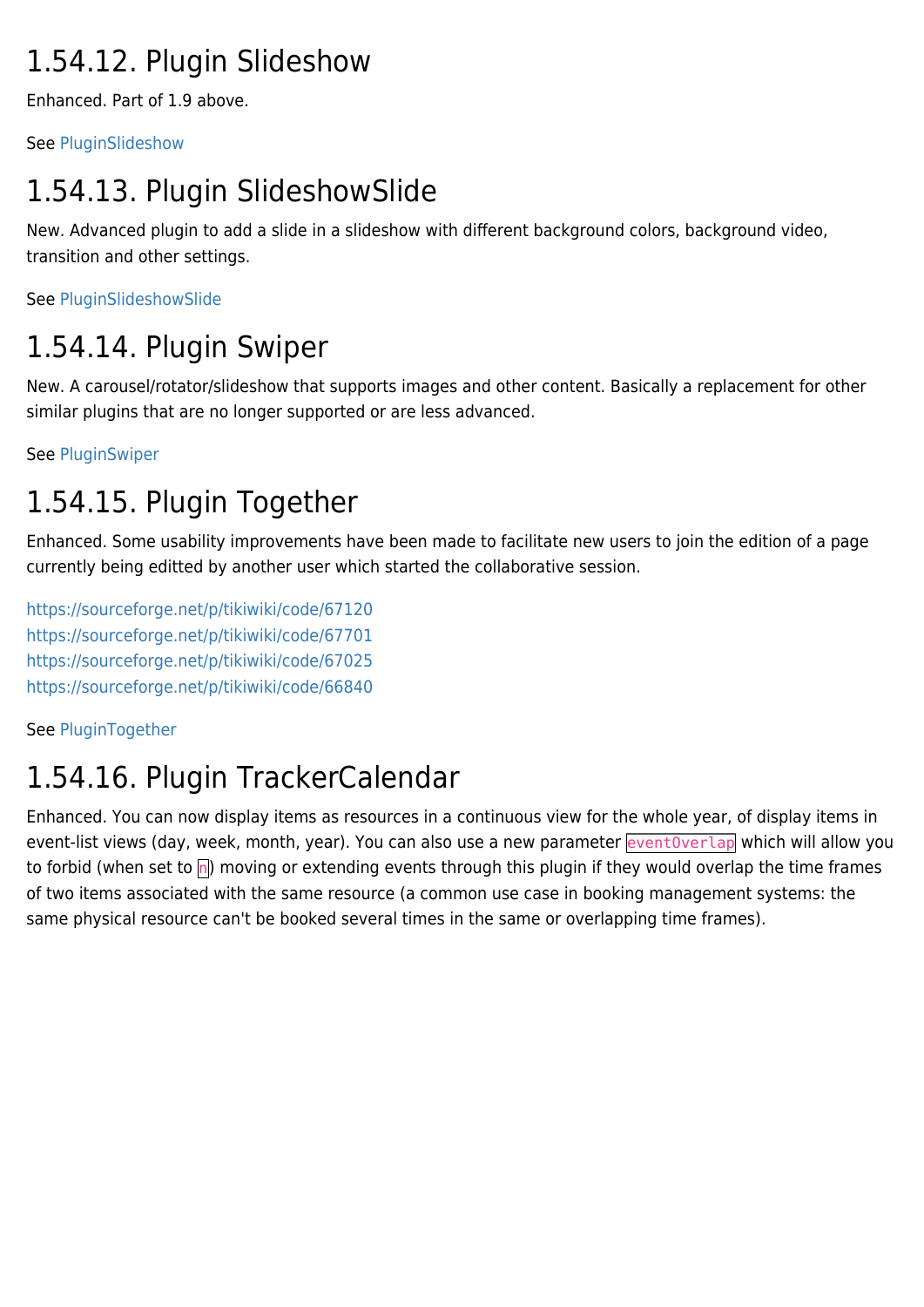|                                                    | <b>Resource view</b>                           |                                           |                                               |                          |                                   |                                |                              |             |                       |  |
|----------------------------------------------------|------------------------------------------------|-------------------------------------------|-----------------------------------------------|--------------------------|-----------------------------------|--------------------------------|------------------------------|-------------|-----------------------|--|
| $\alpha$                                           | $\langle \cdot \rangle$ $\rightarrow$<br>today |                                           | Aug. 26 - Sep. 1, 2019                        |                          |                                   |                                | resource year resource month |             | resource week         |  |
| <b>Resources</b>                                   |                                                |                                           | <b>Mo 26</b>                                  | <b>Tu 27</b>             | <b>We 28</b>                      | <b>Th 29</b>                   | Fr 30                        | Sa 31       | Su <sub>1</sub>       |  |
| hall (100 seats)                                   |                                                |                                           |                                               |                          | <b>18:51 First</b><br>Workshop    | <b>15:21 Welcom</b><br>e Party |                              |             |                       |  |
|                                                    |                                                |                                           |                                               |                          | 21:51 Testing                     |                                |                              |             |                       |  |
|                                                    |                                                |                                           |                                               |                          | the speaker<br>system             |                                |                              |             |                       |  |
|                                                    | main conference room (200 seats)               |                                           | 21:51 Lightnin 02:00 fooo                     |                          | 18:21 A                           |                                |                              |             |                       |  |
| room 2.1 (50 seats)                                |                                                |                                           | g Talk by<br>16:51 Opening<br>Mahatma<br>Talk |                          | lightning Talk<br>by Vandana      |                                |                              |             |                       |  |
|                                                    |                                                |                                           | Gandhi                                        |                          | Shiva                             |                                |                              |             |                       |  |
|                                                    |                                                |                                           |                                               | 21:51 Second<br>Workshop | 19:21 Third<br>Workshop           |                                |                              |             |                       |  |
|                                                    |                                                |                                           |                                               |                          |                                   |                                |                              |             |                       |  |
|                                                    | Agenda view                                    |                                           |                                               |                          |                                   |                                |                              |             |                       |  |
| $\ll$ $\langle$ $\langle$ $\rangle$ $\rangle$      | $\gg$<br>today                                 |                                           |                                               |                          | Aug. 26 - Sep. 1, 2019            |                                | month                        | agenda week | agenda day            |  |
|                                                    | <b>Mon 8/26</b>                                | <b>Tue 8/27</b>                           | <b>Wed 8/28</b>                               |                          | <b>Thu 8/29</b>                   | Fri 8/30                       | Sat 8/31                     |             | <b>Sun 9/1</b>        |  |
| all-day                                            |                                                |                                           |                                               |                          |                                   |                                |                              |             |                       |  |
| 4pm                                                |                                                |                                           |                                               |                          | 1521-1721<br><b>Welcome Party</b> |                                |                              |             |                       |  |
| 5pm                                                |                                                | $16:51 - 18:51$                           |                                               |                          |                                   |                                |                              |             |                       |  |
|                                                    |                                                | <b>Opening Talk</b>                       |                                               |                          |                                   |                                |                              |             |                       |  |
| 6pm                                                |                                                |                                           | 18:21 - A lightning Talk by                   |                          |                                   |                                |                              |             |                       |  |
| 7pm                                                |                                                |                                           | $18:51 - 21:21$<br>First Work 1921 - 2321     |                          |                                   |                                |                              |             |                       |  |
| 8pm                                                |                                                |                                           | p                                             | Third<br>Worksho         |                                   |                                |                              |             |                       |  |
| 9pm                                                |                                                |                                           |                                               |                          |                                   |                                |                              |             |                       |  |
| 10pm                                               | 21:51 - Lightning Talk by N 21:51 - 23:51      |                                           | 21:51                                         |                          |                                   |                                |                              |             |                       |  |
|                                                    |                                                | Second Workshop                           | Testing the<br>speaker sy                     |                          |                                   |                                |                              |             |                       |  |
| 11pm                                               |                                                |                                           |                                               |                          |                                   |                                |                              |             |                       |  |
|                                                    |                                                |                                           |                                               |                          |                                   |                                |                              |             |                       |  |
| List view<br>$\alpha$                              | $\langle \rangle$<br>$\rightarrow$<br>today    |                                           |                                               |                          |                                   |                                | list year                    |             | list week<br>list day |  |
|                                                    |                                                |                                           |                                               | 2019                     |                                   |                                |                              | list month  |                       |  |
|                                                    | <b>August 26, 2019</b>                         |                                           |                                               |                          |                                   |                                |                              |             | <b>Monday</b>         |  |
| $21:51 - 22:06$                                    |                                                | <b>.</b> Lightning Talk by Mahatma Gandhi |                                               |                          |                                   |                                |                              |             |                       |  |
|                                                    | <b>August 27, 2019</b>                         |                                           |                                               |                          |                                   |                                |                              |             | <b>Tuesday</b>        |  |
| $02:00 - 03:00$                                    | $\bullet$ fooo                                 |                                           |                                               |                          |                                   |                                |                              |             |                       |  |
| $16:51 - 18:51$                                    |                                                | • Opening Talk                            |                                               |                          |                                   |                                |                              |             |                       |  |
| $21:51 - 23:51$                                    |                                                | • Second Workshop                         |                                               |                          |                                   |                                |                              |             |                       |  |
|                                                    | <b>August 28, 2019</b>                         |                                           |                                               |                          |                                   |                                |                              |             | Wednesday             |  |
| 18:21 - 18:36<br>A lightning Talk by Vandana Shiva |                                                |                                           |                                               |                          |                                   |                                |                              |             |                       |  |
| $18:51 - 21:21$                                    |                                                | • First Workshop                          |                                               |                          |                                   |                                |                              |             |                       |  |
|                                                    | 19:21 - 23:21                                  | • Third Workshop                          |                                               |                          |                                   |                                |                              |             |                       |  |
|                                                    |                                                | • Testing the speaker system              |                                               |                          |                                   |                                |                              |             |                       |  |
| 21:51                                              |                                                |                                           |                                               |                          |                                   |                                |                              |             |                       |  |
|                                                    | <b>August 29, 2019</b>                         |                                           |                                               |                          |                                   |                                |                              |             | <b>Thursday</b>       |  |

Click to expand

#### See: [PluginTrackerCalendar](https://doc.tiki.org/PluginTrackerCalendar)

#### 1.54.17. Plugin TrackerFilter

Ennhanced. Parameter noflipflop now defaults to 'y'

#### 1.54.18. Plugin XMPP

New. Enables embedding an XMPP chatroom in a wiki page.

See [PluginXMPP](https://doc.tiki.org/PluginXMPP).

## 1.55. Search 1.55.1. Date-based aggregations (a.k.a. facets)

[Date-based aggregations](https://doc.tiki.org/Date-based-aggregations)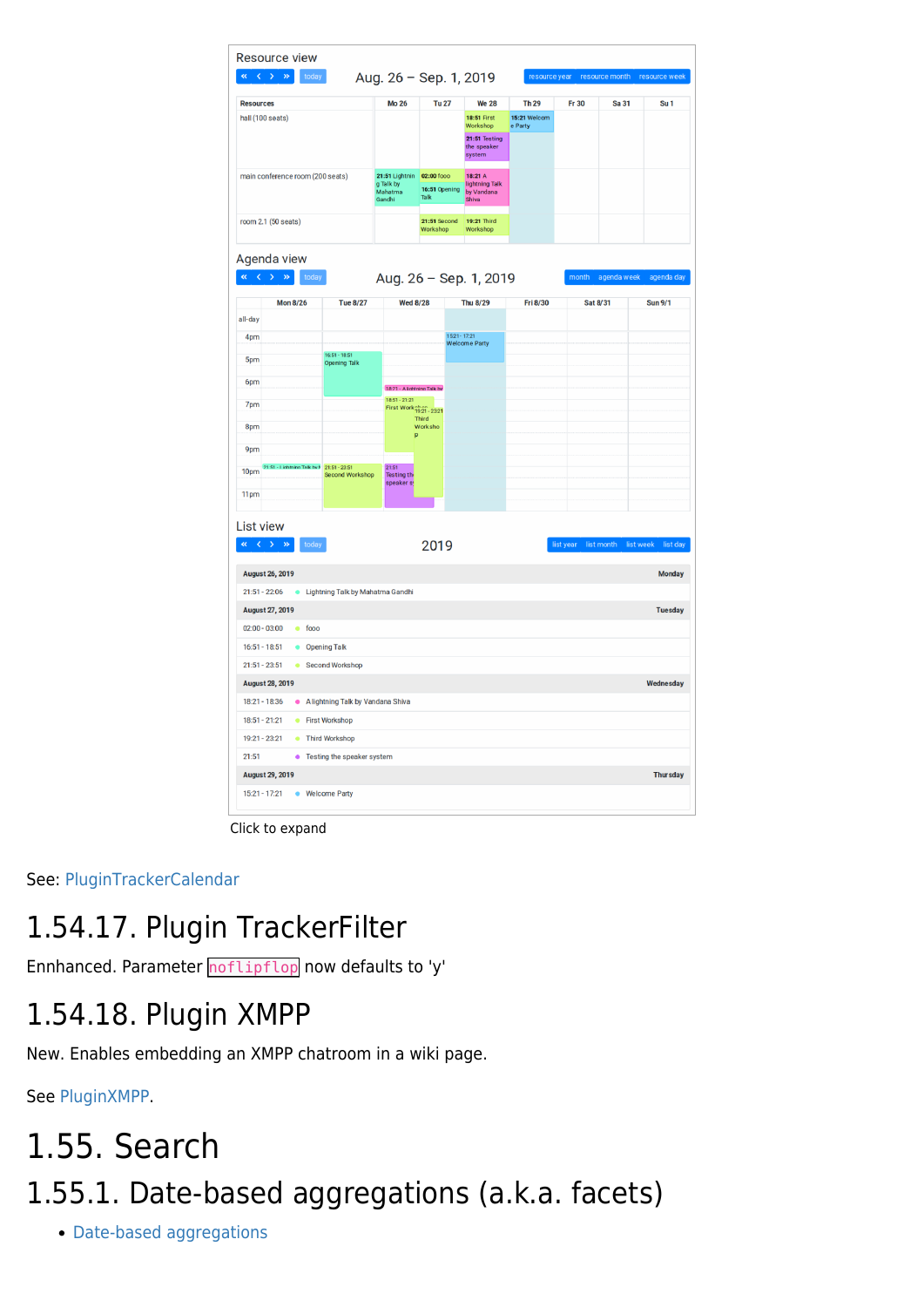Two new date based aggregations (a.k.a. facets) [in this commit](http://sourceforge.net/p/tikiwiki/code/68499): [ranges](https://www.elastic.co/guide/en/elasticsearch/reference/current/search-aggregations-bucket-daterange-aggregation.html) and [histograms](https://www.elastic.co/guide/en/elasticsearch/reference/current/search-aggregations-bucket-datehistogram-aggregation.html)

### 1.55.2. Unified Index: fall back if Elasticsearch is unaccessible

Delivered to trunk: <https://sourceforge.net/p/tikiwiki/code/70075>

Now when elasticsearch is the default engine, a new checkbox is displayed allowing to use MySQL as a search index fallback in case of Elasticsearch failure.

If enabled, when the index rebuild process occurs both indexes (Elastic + MySQL) are indexed (with objects and preferences). The fallback rebuild status is visible both in UI and CLI after running index rebuild.

## 1.56. System Configuration

• [System configuration:](https://doc.tiki.org/System-Configuration) [Add new system configuration to hide preferences from Tiki admin panel](https://sourceforge.net/p/tikiwiki/code/69625)

## 1.57. TRIM / Tiki Manager

The "Tiki Remote Instance Manager (TRIM)" will go into maintenance mode, and the code will be forked and revamped to become its replacement, now known as the "[Tiki Manager](https://doc.tiki.org/Manager)".

## 1.58. Vue.js support

• [VueJS In Tiki](http://dev.tiki.org/VueJS%20In%20Tiki). This is a new javascript library which has been used in [Tiki 21](https://doc.tiki.org/Tiki%2021) to provide the new feature [tracker field rules](https://doc.tiki.org/Tracker-Field-Rules), and might provide new features to Tiki in the future.

## 1.59. Webmail

• See [Cypht integration](http://dev.tiki.org/Cypht%20integration)

## 1.60. WebDAV

[Converted WebDAV](https://sourceforge.net/p/tikiwiki/code/68304) to<http://sabre.io/dav/> (and CalDAV and CardDAV is on roadmap)

## 1.61. XMPP

- Massively improved Openfire[-Converse-](https://doc.tiki.org/Converse)Tiki interoperability. See it in action at <http://wikisuite.chat/>
- Upgraded to [Converse](https://doc.tiki.org/Converse) 4.x which now uses Bootstrap 4 like Tiki, and thus, it will be easier to provide a consistent user experience. See also [PluginXMPP](https://doc.tiki.org/PluginXMPP)

## 2. General upgrade notes

Also, see the standard information about [Upgrades](https://doc.tiki.org/Upgrade) in Tiki.

Since version 19.x, Tiki uses [utf8mb4](#page--1-0) storage and there is an upgrade script built in which will do this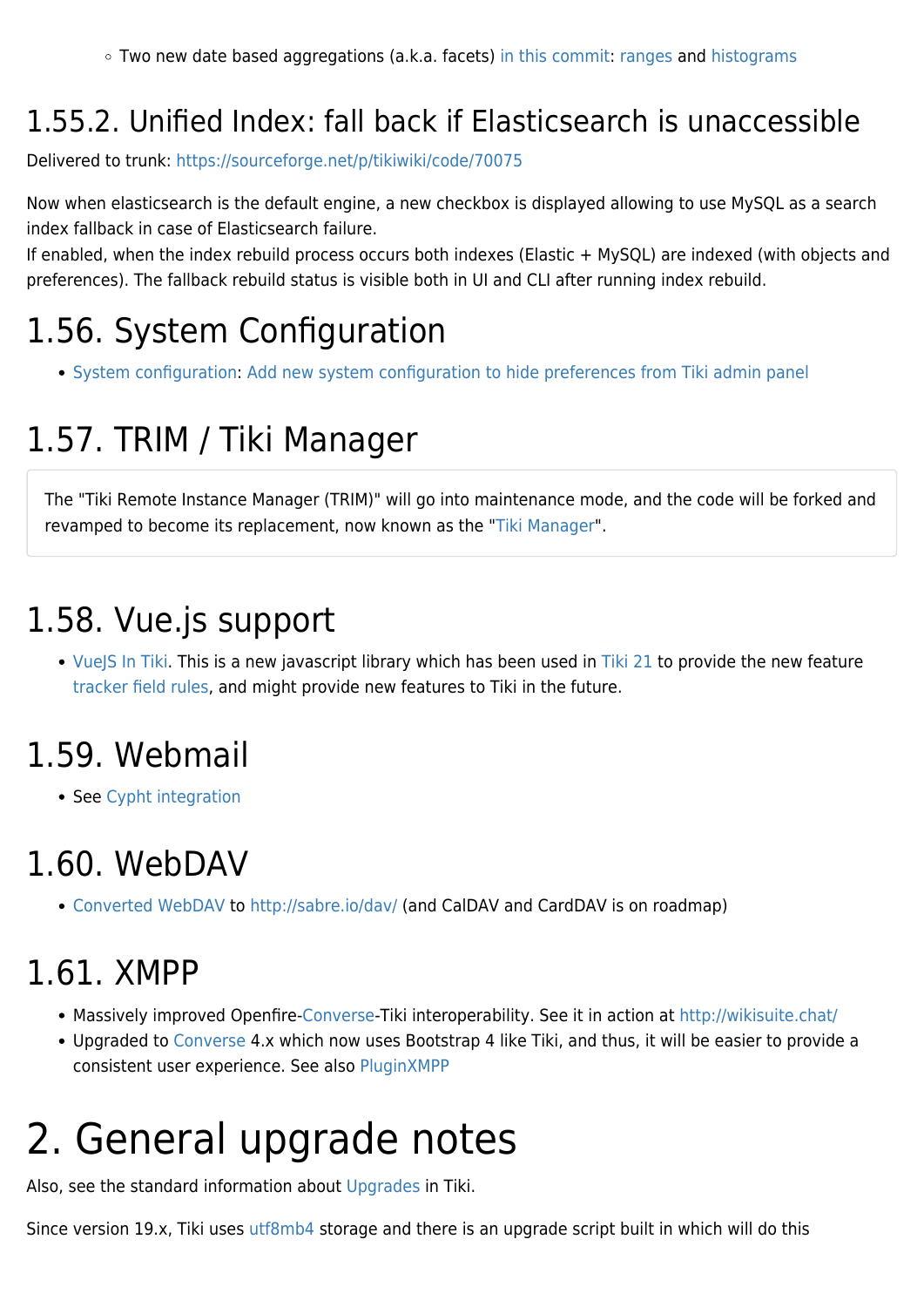automatically for you when the database it updated. However if, for some reason, your database (as opposed ot the tables within it) is set to use utf8mb4 already, many of the old upgrade patches will fail. To avoid this make sure the database is set to use utf8 only.

# 3. Dependencies

- Most dependencies were upgraded to latest version: [Composer](https://doc.tiki.org/Composer). Some notable ones:
- Smarty was upgraded. We had been stuck on v3.1.21 for a long time due to template inheritance issues, but the current release is v3.1.32 and we need this for php7.1+ support: done in <https://sourceforge.net/p/tikiwiki/code/66842/>
- [mPDF 7.1](https://github.com/mpdf/mpdf/releases/tag/v7.1.0)

# 4. Cleanups

<http://sourceforge.net/p/tikiwiki/code/66206>

## 4.1. Convert tracker attachments to files script

<http://sourceforge.net/p/tikiwiki/code/65966> (also backported to 18.x)

# 5. Regressions

## 5.1. Removals

Exact search with ElasticSearch ([added](https://sourceforge.net/p/tikiwiki/code/68378) in Tiki 18.3) was [removed.](https://sourceforge.net/p/tikiwiki/code/68599)

### 5.1.1. Jison

This experiment never got to viability <http://sourceforge.net/p/tikiwiki/code/66804>

## 5.1.2. jQuery.s5

[jQuery.s5](https://github.com/robertleeplummerjr/jQuery.s5) is no longer updated, so it was replaced by the [Reveal.js library](http://sourceforge.net/p/tikiwiki/code/66805) (which is pretty awesome!)

### 5.1.3. Mods

As of Tiki 19, [Mods](https://doc.tiki.org/Mods) are completely obsolete. All mods-related code has been removed from Tiki. Details: [https://tiki.org/forumthread67983-About-Tiki-Packages-in-Tiki-18-0-LTS-and-why-I-support-this-project-And-mods](https://tiki.org/forumthread67983-About-Tiki-Packages-in-Tiki-18-0-LTS-and-why-I-support-this-project-And-mods-tiki-org-can-now-be-scheduled-for-retirement) [-tiki-org-can-now-be-scheduled-for-retirement](https://tiki.org/forumthread67983-About-Tiki-Packages-in-Tiki-18-0-LTS-and-why-I-support-this-project-And-mods-tiki-org-can-now-be-scheduled-for-retirement)

## 5.1.4. Report system (experimental)

This never worked, and was duplicating another feature. One of Tiki's strengths is that we converge all energies on a common functionality. This experiment had some interesting aspects but it was not viable. All the details here:<https://tiki.org/forumthread67333>